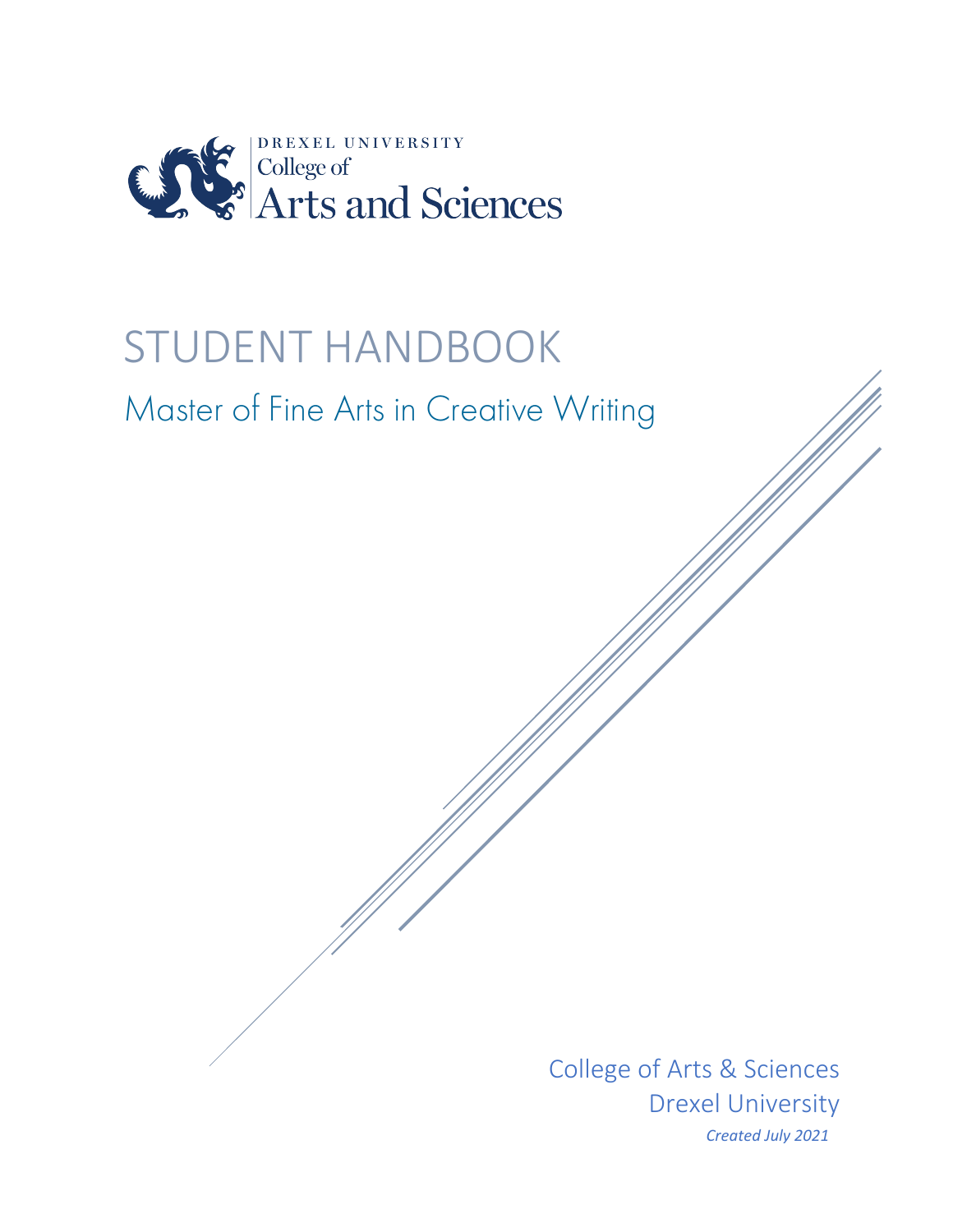# Table of Contents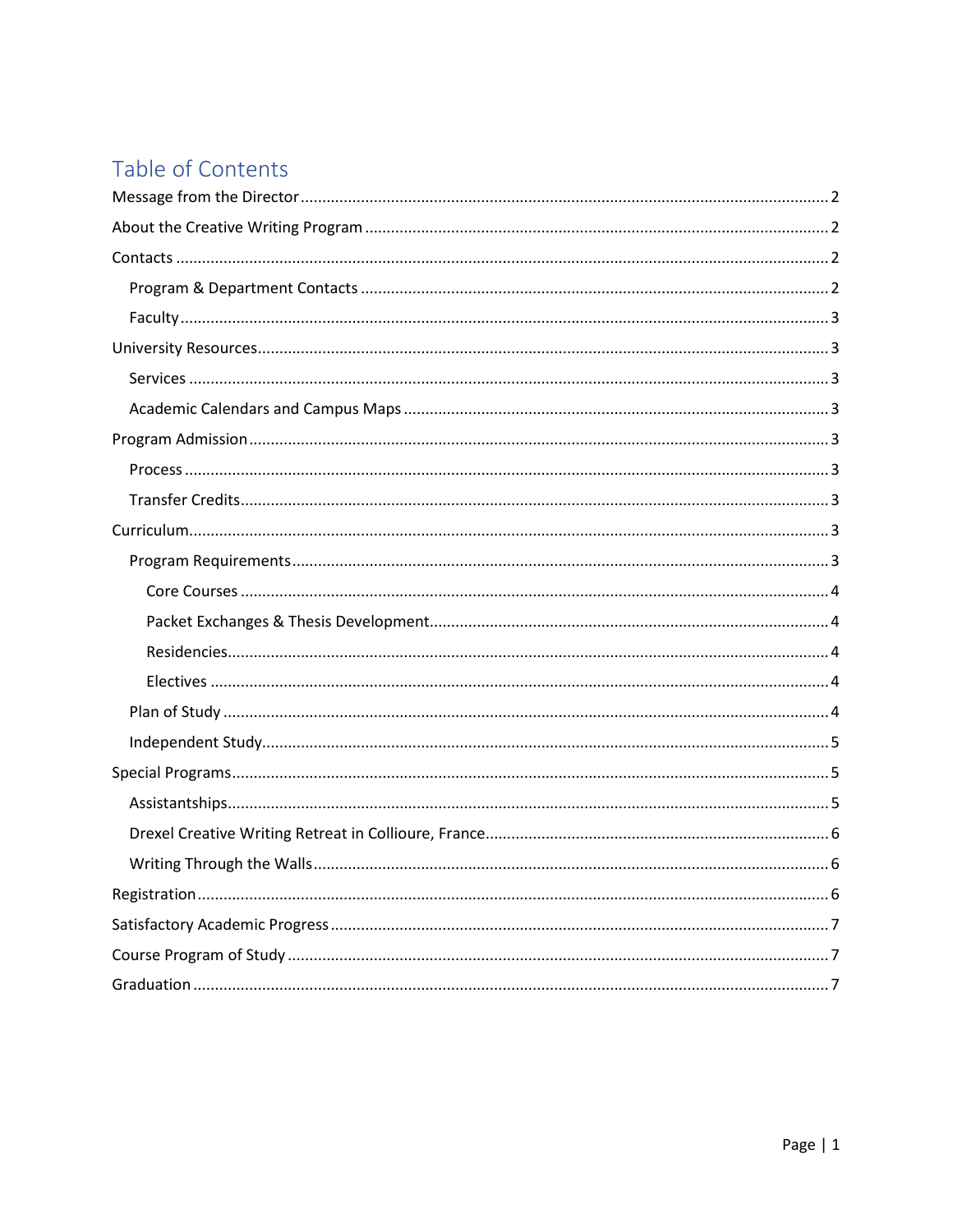## <span id="page-2-0"></span>Message from the Director

#### Dear Students,

I'm delighted to welcome you to the MFA in Creative Writing.

You are about to embark upon a specialized course of study that fits in with the rhythm of a writer's life. Our degree embraces core principles of a Drexel education - career preparedness, civic engagement, and experiential learning. You will be learning important craft lessons from published writers and gathering the tools you need to get your work out into the world. You will join with your fellow students to explore how writers can use the written word to build community, amplify the voices of the unheard, and change lives for the better.

All the MFA administrators and faculty pledge to give you the best educational experience. We anticipate that you will see yourselves as partners with us on this journey. Do not hesitate to reach out to me, your MFA director, Nicole Pearson, your advisor, or our talented faculty for any questions or concerns. You have our best wishes for a productive and successful year.

#### *Nomi Eve*

Director, Drexel MFA in Creative Writing Associate Professor of English Department of English and Philosophy College of Arts and Sciences

## <span id="page-2-1"></span>About the Creative Writing Program

Drexel University's Master's of Fine Arts (MFA) in Creative Writing provides writers with the tools and skills to forge professional ties and succeed after graduation. This two-year, low-residency is designed with the university's commitment to experiential and career-focused education in mind. Online workshops, reading tutorials, and one-on-one packet exchanges with notable published writers help students deepen their understanding of their craft, while residencies and an emphasis on learning teaching pedagogy will prepare students with the skills and connections they need to succeed after completing their degree.

Designed for aspiring writers, an MFA in Creative Writing empowers students to enhance their creativity, while sharing and developing their work within a supportive academic community. Through workshops, residencies, and literary courses, students receive feedback your peers and professors, gain insight about the world of professional writing, and work toward creating a publishable product.

## <span id="page-2-2"></span>**Contacts**

The Master's in Fine Arts is part of the Department of English & Philosophy, located in MacAlister Hall at 3250-60 Chestnut Street.

#### <span id="page-2-3"></span>Program & Department Contacts

| Program Manager          | Nicole Pearson  | 3201 Arch St, Rm 151 | 215.895.2524 | nmp39@drexel.edu  |
|--------------------------|-----------------|----------------------|--------------|-------------------|
| Program Director         | Nomi Eve        | 5064 MacAlister Hall | n/a          | nae28@drexel.edu  |
| Department Head          | Dr. Roger Kurtz | 5044 MacAlister Hall | 215.895.2446 | irk353@drexel.edu |
| Department Administrator | Liz Heenan      | 5045 MacAlister Hall | 215.895.6911 | eh647@drexel.edu  |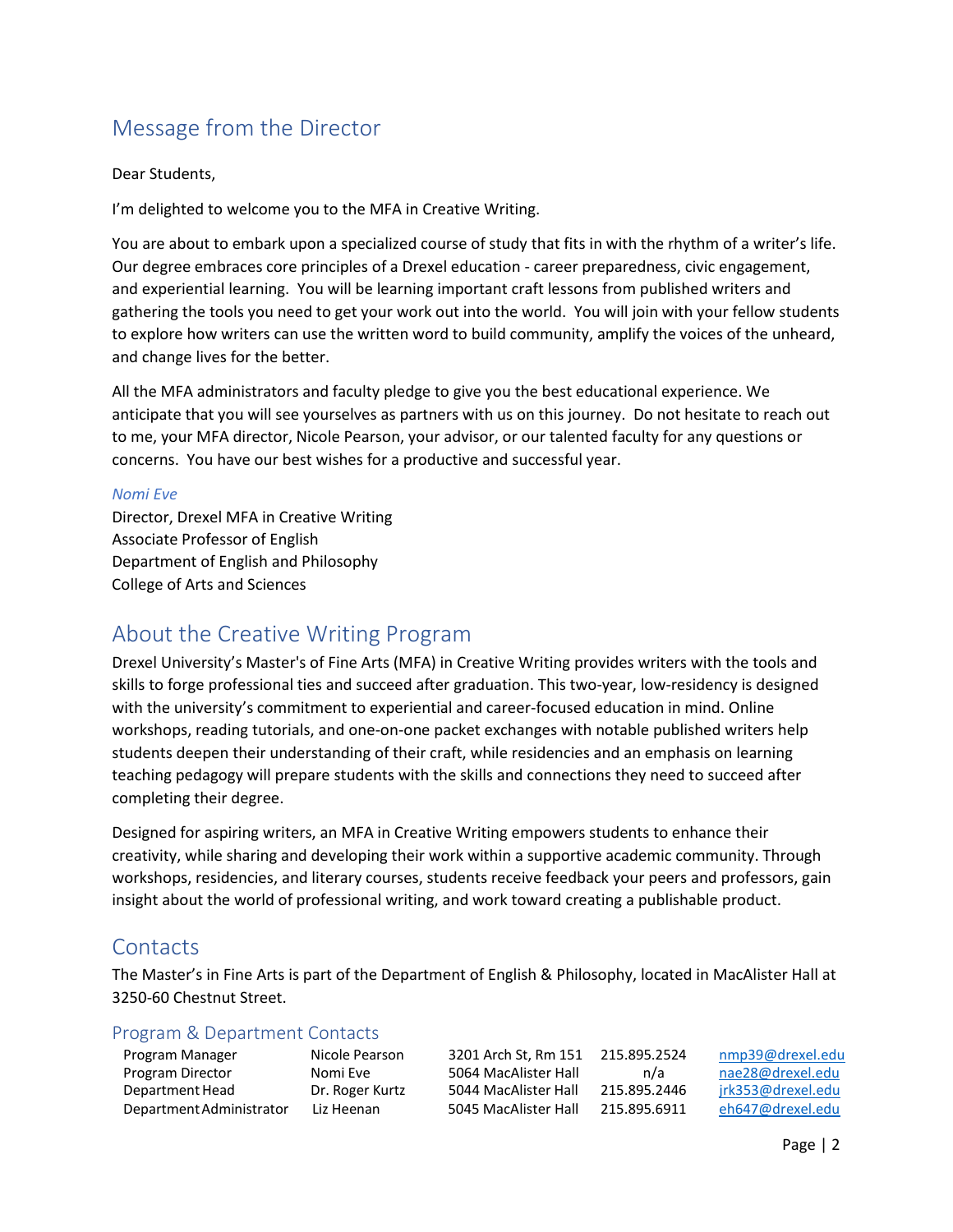#### <span id="page-3-0"></span>Faculty

A listing of all MFA Faculty members, along with their contact information, can be found in the online [Faculty Directory.](https://www.online.drexel.edu/online-degrees/arts-and-science-degrees/mfa-creative-writing/index.aspx?_gl=1*ibp42l*_ga*MTgxODc2NTU1LjE2MTk2MjEwODc.*_ga_6KJ1PNLE19*MTYyMzY3OTc0NS4xNTUuMS4xNjIzNjg1MjMxLjUz#faculty)

## <span id="page-3-1"></span>University Resources

#### <span id="page-3-2"></span>Services

For information on:

- [Drexel Central](http://www.drexel.edu/drexelcentral/)
- [Information Technology](http://drexel.edu/it/)
- [Graduate College](https://drexel.edu/graduatecollege/)
- [Student Services](http://www.drexel.edu/guide/students/)
- [Counseling and Health Services](https://drexel.edu/studentlife/support_health_services/overview/)
- [Drexel Student Health Plan](https://drexel.edu/counselingandhealth/insurance-immunizations/health-insurance/)
- [Human Resources](https://drexel.edu/hr/)
- [Drexel Libraries](https://www.library.drexel.edu/) (including interlibrary loans)

#### <span id="page-3-3"></span>Academic Calendars and Campus Maps

- [Academic Calendars](http://drexel.edu/provost/calendars/academic-calendars/)
- [Events Calendar](http://www.drexel.edu/calendars)
- [Campus Directions and Map](http://drexel.edu/about/directions/)

## <span id="page-3-4"></span>Program Admission

#### <span id="page-3-5"></span>Process

The MFA follows a rolling admissions process for a new cohort each Fall Term. This means we review applications and make admission decisions as applications are completed and not all at once. Therefore, once a cohort is full no additional students can be admitted, so early application is advised. The absolute deadline for each year is August 23rd.

#### <span id="page-3-6"></span>Transfer Credits

Transfer of graduate courses from elsewhere must be approved by the Program Director. *Students with prior relevant coursework at the time of admission must complete any transfer credits before matriculation*. For any other potential coursework, students must receive pre-approval of transfer credit before taking a course at another institution. At least 30 credits towards the degree must be taken at Drexel.

## <span id="page-3-7"></span>Curriculum

#### <span id="page-3-8"></span>Program Requirements

M.F.A. students undertake an intensive two-year process of story creation, critique, revision, and career preparation. Students take part in online workshops, reading tutorials, and one-on-one packet exchanges with notable published writers. Three times during the M.F.A. students gather with professors in intensive residences. The program requires a total of 45 credits: 33 credits in core requirements and 12 credits in creative writing electives, along with the submission of a creative thesis.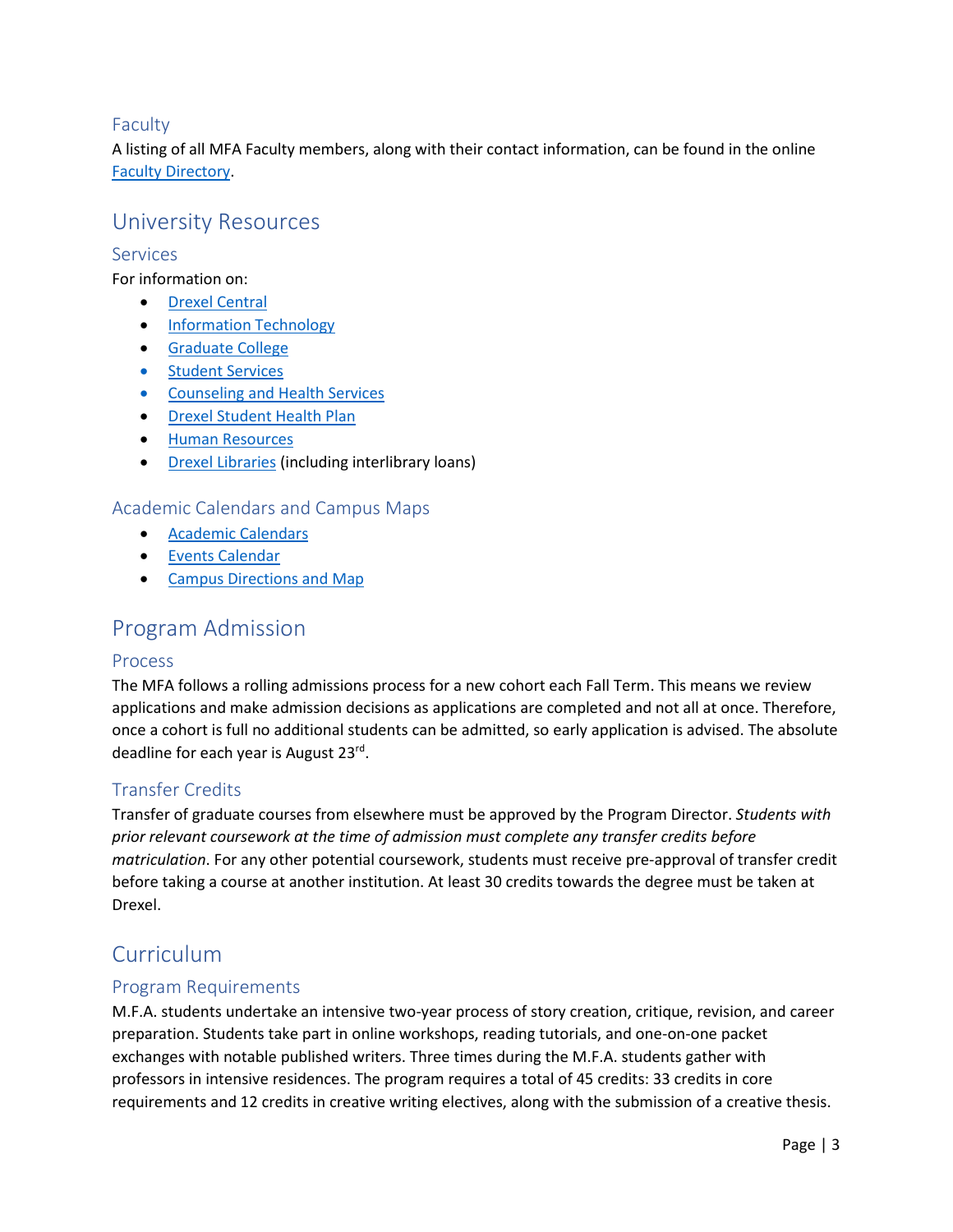#### <span id="page-4-0"></span>Core Courses

All Creative Writing students take three core courses to build foundational knowledge in the field.

- CW 500 Reading as a Writer (Fiction)
- CW 501 Reading as a Writer (Genre Authors)
- CW 550 Fiction Writing On-Line Workshop

#### <span id="page-4-1"></span>Packet Exchanges & Thesis Development

During the five packet exchanges in the program, students are matched with published authors for individual guidance and fine-tuning of their craft through mentorship. Author-mentors provide review and critique of student writing efforts and return work with robust editorial notes. This culminates in the development of a creative thesis – a publishable piece of work – by the end of the program.

- CW 555 Fiction Writing Packet Exchange I
- CW 556 Fiction Writing Packet Exchange II
- CW 690 Thesis Development
- CW 691 Thesis Packet Exchange I
- CW 692 Thesis Packet Exchange II

#### <span id="page-4-2"></span>Residencies

Three times during the M.F.A. students gather with professors in intensive residencies. Accomplished authors lead workshops and give craft talks at all meetings. In their first term, students gather with writers in a craft retreat in Philadelphia at Drexel University. In Fall of Year 2, students convene in New York to meet with publishers, agents, and editors. The program culminates in Spring of the final year with a graduation residency on campus at Drexel.

- CW 600 Creative Writing Craft Residency
- CW 601 Professional Residency in New York
- CW 602 MFA Creative Writing Graduation Residency

*\*\*Please note that residency fees, lodging, and transportation are not included in the price of tuition.* 

#### <span id="page-4-3"></span>Electives

The MFA program consists of 12 elective credits in Creative Writing, allowing students to choose from a variety of relevant topics and tailor the program to their individual creative and professional goals. Sample topics include:

- Writing Pedagogy (required for students accepted into the assistantship program)
- Black Women Short Story Writer
- YA Novel Intensive
- Prepared to Publish

#### <span id="page-4-4"></span>Plan of Study

The MFA program in Creative Writing is designed to be taken in a specific order and completed in seven consecutive quarters, beginning in Fall of Year One and culminating in Spring of Year Two.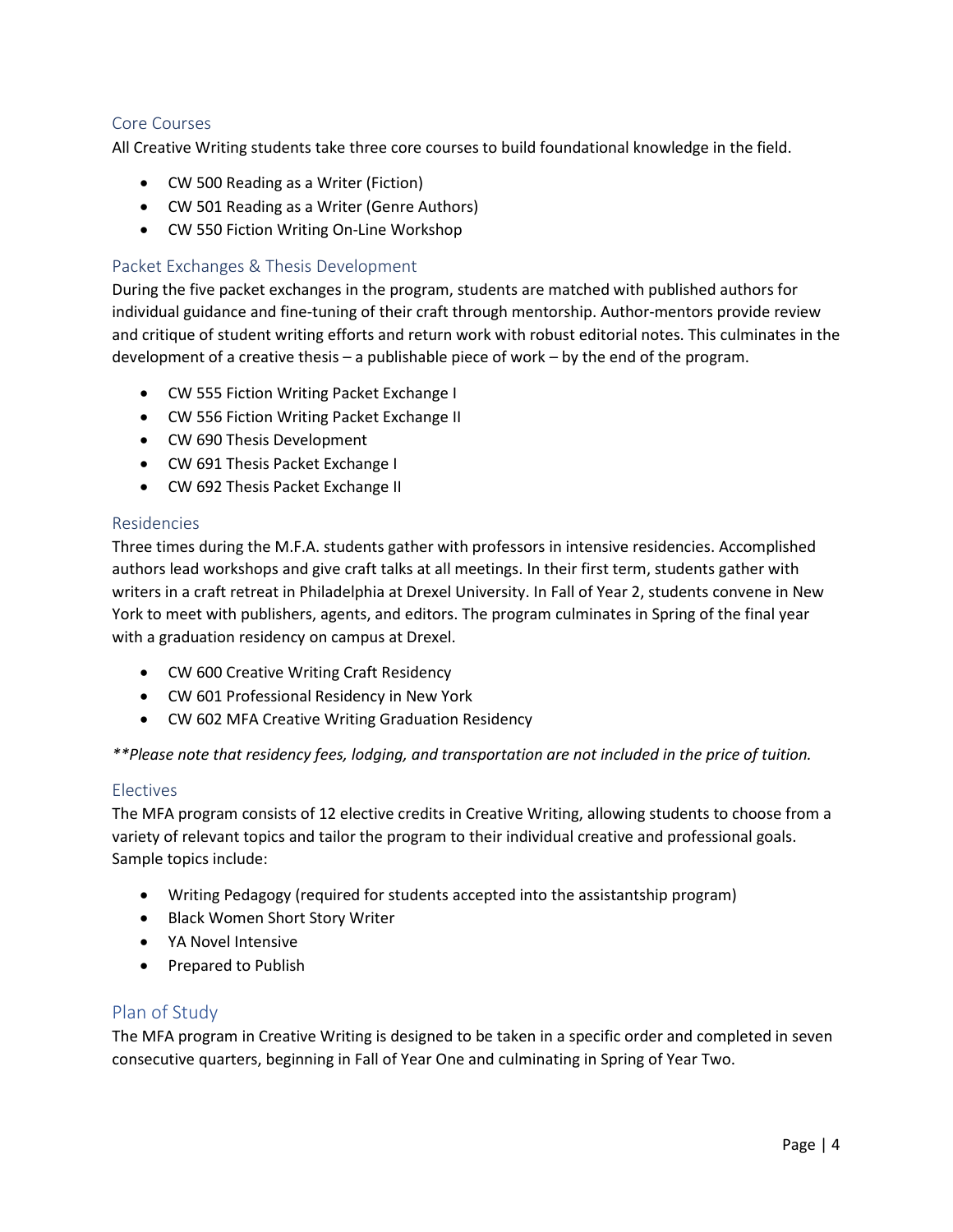| First Year                 |                |                 |                |               |                |                 |                |  |  |
|----------------------------|----------------|-----------------|----------------|---------------|----------------|-----------------|----------------|--|--|
| Fall                       | Credits Winter |                 | <b>Credits</b> | Spring        | <b>Credits</b> | <b>Summer</b>   | <b>Credits</b> |  |  |
| <b>CW 550</b>              |                | 3.0 CW Elective |                | 3.0 CW 500    |                | 3.0 CW 556      | 3.0            |  |  |
| <b>CW 600</b>              |                | 3.0 CW Elective | 3.0            | <b>CW 555</b> |                | 3.0 CW Elective | 3.0            |  |  |
|                            | 6.0            |                 | 6.0            |               | 6.0            |                 | 6.0            |  |  |
| Second Year                |                |                 |                |               |                |                 |                |  |  |
| Fall                       | Credits Winter |                 | <b>Credits</b> | <b>Spring</b> | <b>Credits</b> |                 |                |  |  |
| <b>CW 501</b>              |                | 3.0 CW 691      |                | 3.0 CW 602    | 3.0            |                 |                |  |  |
| <b>CW 690</b>              |                | 3.0 CW Elective |                | 3.0 CW 692    | 3.0            |                 |                |  |  |
| <b>CW 601</b>              | 3.0            |                 |                |               |                |                 |                |  |  |
|                            | 9.0            |                 | 6.0            |               | 6.0            |                 |                |  |  |
| <b>Total Credits</b><br>45 |                |                 |                |               |                |                 |                |  |  |

Students who need to deviate from this path should speak with the Program Manager, *preferably before beginning their studies but as soon as possible thereafter*, to create an individual plan that meets their needs while staying on track for graduation. This is especially important for students who need to remain enrolled half-time to maintain eligibility for federal financial aid purposes.

#### <span id="page-5-0"></span>Independent Study

Writers have a variety of inspirations, and that direct experience can provide raw material for story creation. Students are invited to propose Independent Study projects of any kind, including through community-based learning. Students are also invited to propose Independent Studies that draw inspiration from Drexel's unique resources, such as the Academy of Natural Sciences, the Bioko Biodiversity Protection Program, or the Robert and Penny Fox Historic Costume Collection. Independent studies may also be inspired by subject matter far outside of university collections. The format of the class depends upon the particular project and will be determined in collaboration with the MFA director, the course instructor and the student.

## <span id="page-5-1"></span>Special Programs

#### <span id="page-5-2"></span>Assistantships

Optional in-person teaching assistantships let participants gain paid experience that can be put toward their degree. Students must apply and be admitted to the assistantship program. Usually this occurs during the admission process and first year students receive priority, but second year students can apply as well. Applications to the TA program are due by May 15 an[d instructions](https://www.online.drexel.edu/online-degrees/arts-and-science-degrees/mfa-creative-writing/index.aspx#admissionscriteria) are available online.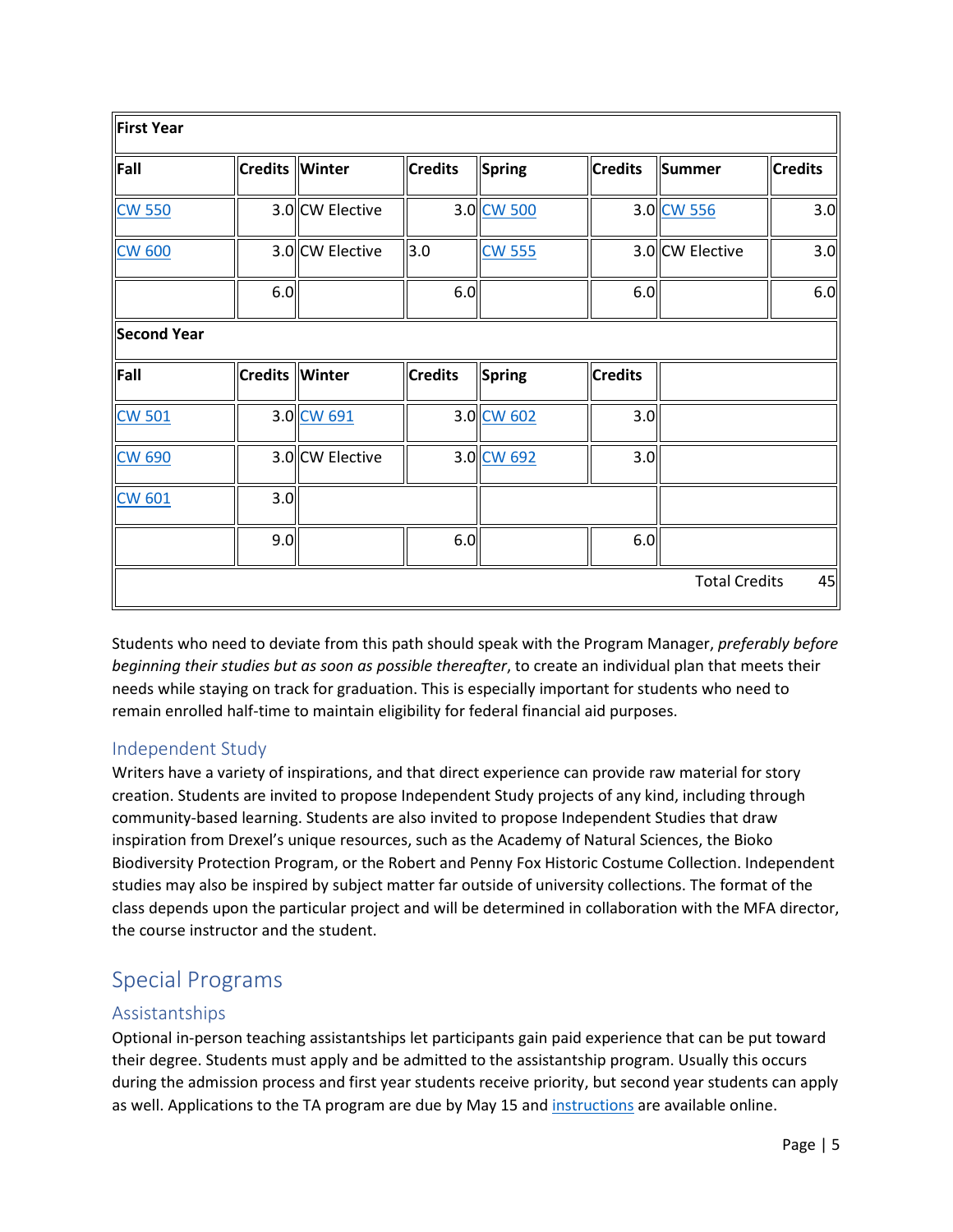Once accepted, participants receive instruction and mentoring in teaching composition via CW 564 Teaching Pedagogy in Fall Term. Students are then able to teach up to four courses in their first year and five courses in their second, gaining experience in multiple course delivery modalities: in-person, hybrid and online. Upon successful completion of the pedagogy track, students will receive a letter documenting their teaching experience at Drexel.

#### <span id="page-6-0"></span>Drexel Creative Writing Retreat in Collioure, France

The [Storylab Creative Writing Retreat](https://drexel.edu/coas/academics/Storylab/) is designed for beginning, emerging, and published writers anyone who feels the urge to reconnect with their writing self or deepen and improve their craft. Students in Drexel's MFA in Creative Writing have the option to take the retreat for elective credit or just to awaken their writing self or deepen and improve their work. There are limited spots available on a first come, first served basis and all spots must be filled for the retreat to run. Dates, pricing and registration information are online at the website above.

#### <span id="page-6-1"></span>Writing Through the Walls

Writing Between the Walls is a creative writing exchange between Drexel MFA students and writers who are incarcerated. It is a not-for-credit extra-curricular activity that takes place two times a year for tenweek periods. Drexel students are paired up with writers on the "inside." All writers suggest writing prompts for the group. Writers then choose a prompt, write a short piece of fiction, and then exchange their work with their partner. Partners critique each other's fiction, and once feedback is exchange, writers revise and share work with their partner a second time.

Writing Through the Walls was created in response to the global lockdown in March of 2020 when people around the world were forced to stay away from loved ones, friends, neighbors, and others with whom they had become accustomed to interacting and creating or sustaining human connection. While some were able to experience the lockdown with family or other loved ones, for those living in U.S. prisons quarantine meant an abrupt end to any connections outside the prison walls.

For Drexel students, Writing Through the Walls provides students with sensitive readers eager to engage in creative conversation. For inside participants, Writing Through the Walls is a way to engage with other people, and an opportunity to occupy and challenge the mind with creativity and critical feedback.

## <span id="page-6-2"></span>Registration

Students register for classes online through DrexelOne. Students can look up courses each term in the [Term Master Schedule](http://termmasterschedule.drexel.edu/webtms_du/app?page=Home&service=page) by clicking links for the desired quarter, college, and program.

Log on to th[e DrexelOne](http://one.drexel.edu/) with your e-mail ID and password. (Visi[t Drexel IT](http://www.drexel.edu/it) to find out how to activate your e-mail account.)

- 1. Click on the "Academics" tab
- 2. In the Registration Box, select "Register for Courses"
- 3. Select the term you are registering for
- 4. Enter the CRN\* number(s) of the course(s) you are trying to register for

\*A CRN is a course registration number. This number can be found in the Term Master Schedule by clicking "Review the Term Master Schedule" under the Academics tab in Drexel One.